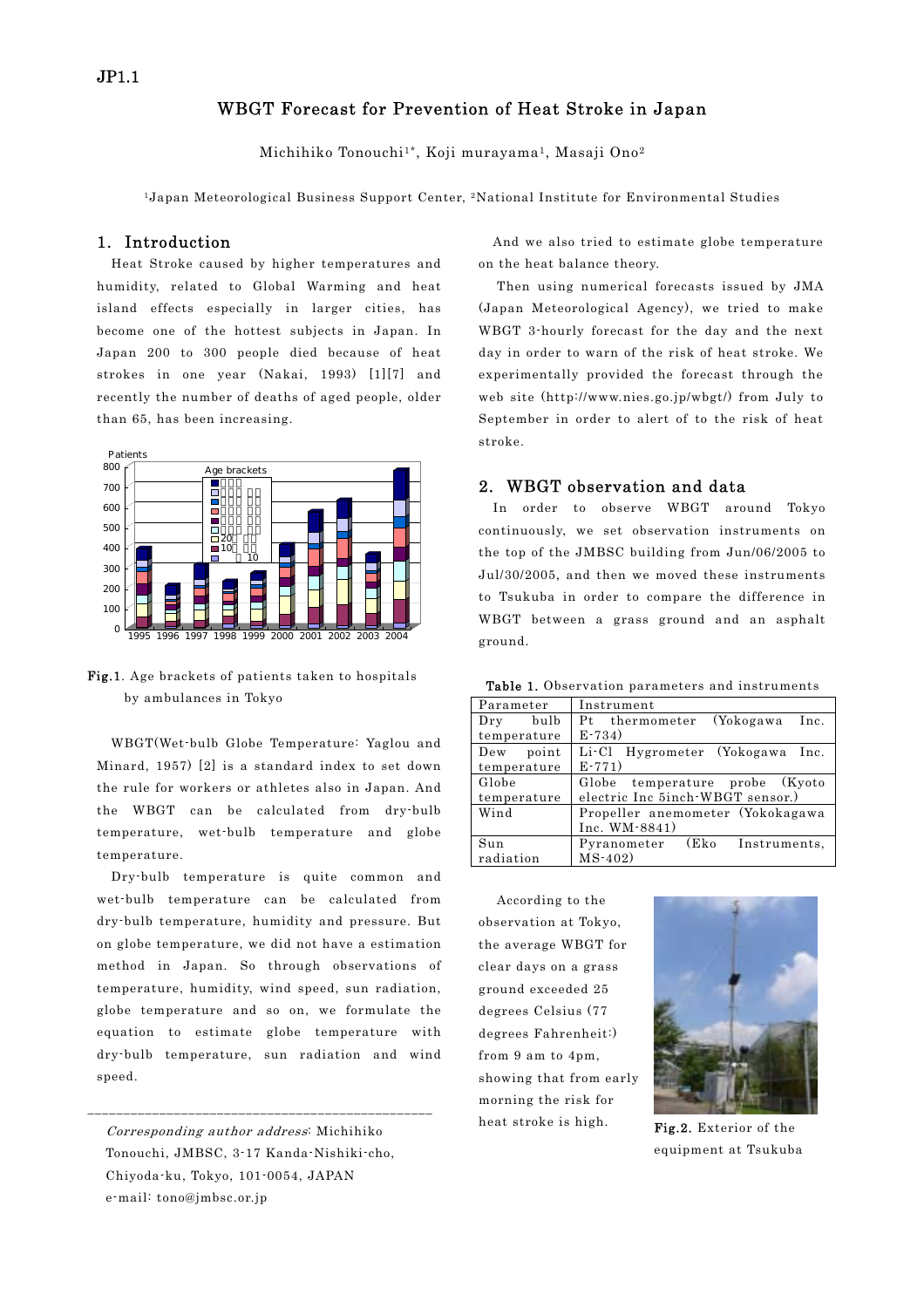### JP1.1

And the maximum WBGT during the observation exceeded 30 degrees Celsius (86 degree Fahrenheit), and the peak of WBGT shifted in the morning compared with the dry bulb temperature which has its peak at around 2pm. It also warns that we have to pay attention to heat stroke from early morning, especially field athletes and workers do

In order to extend this study, we collected additional WBGT observation data as shown in Table 2.

| City   | period            | Institution         |  |  |  |  |  |
|--------|-------------------|---------------------|--|--|--|--|--|
| Kurume | Sept. $17 - Oct.$ | Kyushu Technical    |  |  |  |  |  |
|        | 16, 2002          | and Engineering     |  |  |  |  |  |
|        |                   | Office              |  |  |  |  |  |
| Tokyo  | Aug. $12$ – Sept. | JMBSC               |  |  |  |  |  |
|        | 15, 2004          |                     |  |  |  |  |  |
| Hikone | Jun. $24 - Aug.$  | University of Shiga |  |  |  |  |  |
|        | 4, 2005           | Prefecture          |  |  |  |  |  |
| Kusatu | Sept. $1 -$ Sept. | Kyoto Electronics   |  |  |  |  |  |
|        | 11 2005           | Manufacturing, Co., |  |  |  |  |  |
|        |                   | $_{\rm Ltd.}$       |  |  |  |  |  |

Table 2. WBGT data

#### 3. Estimation of Globe Temperature

In Japan, at about 150 stations controlled by the Japan Meteorological Agency, temperature, humidity, wind speed and sun radiation are observed. If we can estimate the globe temperature from such well-known meteorological elements, we'll be able to estimate WBGT using common meteorological elements, helping public use WBGT index easily and regularly.

At first we considered the heat balance on a globe temperature sensor. We deemed a globe bulb as a flat plate and looked into the heat balance on a flat plate (Given cooling heat by winds, the globe bulb could be regarded as a plate).



- T: Air temperature
- Tg: Globe temperature
- T<sub>sfc</sub>: Ground surface temperature



To the upper side of a plate, solar radiation (S) and atmospheric radiation(L) come in and from the lower side reflection on the ground(ref\*S) and radiation from the ground( $T_{\text{sfc}}$ <sup>4</sup>) come in, on the other hand, a plate radiates  $2 \text{ Tg}^4$  from both sides and sensible heat 2Hg are ripped off by air.

On a fine day, a globe bulb is kept dry, so latent heat from the bulb is estimated to be 0. The heat balance on a plate can be determined from the following equation.

S L σ $T_{SFC}$  ref $\times S$  σ $T_g^4$  H<sub>g</sub> (1)  $H_g$   ${}_{\rho}C_bU(T_g-T)$  (2)

Where S is the amount of global solar radiation, L is the long-wave radiation from air, T<sub>SFC</sub> is the surface temperature of ground, ref×S is the reflection from ground (ref is the albedo of ground),  $T_g$  is the globe temperature, T is the dry bulb temperature,  $H_g$  is the sensible heat from globe bulb, is the heat capacity of air  $(1.21 \times 10^{3} J K^{1} m^{3})$ , at 1 atmand 20 degree Celsius), Ch is the transer coefficient of heat and U is the wind velocity(m/s).

When albedo is equal 0.3, a sample of each heat factor can be estimated as Table 3. For example, at noon, the solar radiation is 42 percent, long-wave radiation is 15 percent, reflection from ground is 13 percent and radiation from ground is 30 percent of total heat income to a globe bulb.

Table 3. Rough heat balance on globe bulb

|       |       |       |       |          |      | (W/m <sup>2</sup> ) |
|-------|-------|-------|-------|----------|------|---------------------|
| Time  | S     |       | Tsfc4 | $S*$ ref | Ta4  | -н                  |
| 800   | 3269  | 299.9 | 429.2 | 981      | 4532 | 1238                |
| 1000  | 641.3 | 314.3 | 528.2 | 1924     | 5205 | 317.6               |
| 1200  | 857.4 | 3039  | 601.5 | 257.2    | 5365 | 4735                |
| 14:00 | 7069  | 297.0 | 601.0 | 2121     | 5423 | 3661                |
| 1600  | 389.6 | 3009  | 549.7 | 1169     | 5183 | 1602                |

\* Sept./24/2002 at Kurume (ground=asphalt)



Fig.4 Heat Transfer coefficient C<sub>h</sub>U and wind speed (Kurume, September 2002)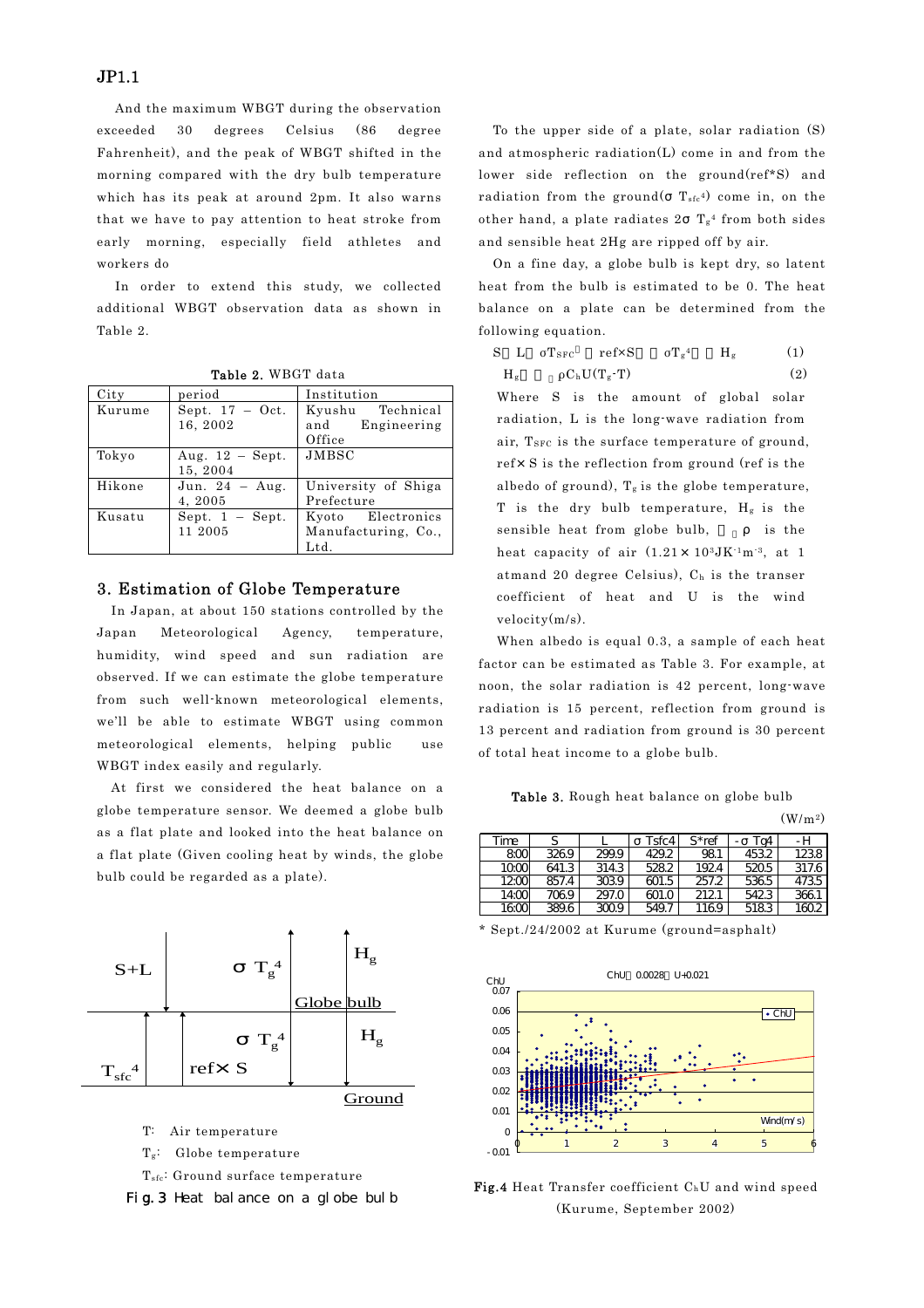JP1.1

On the other hand, Ch (heat transfer coefficient) is statistically determined from the observation at Kurume.

$$
C_h * U = 0.0028 * U + 0.021
$$
 (3)

Where U is wind velocity (m/s)

And then in order to estimate Tg-T(the difference between globe temperature and dry bulb temperature), we transform Eq.(1). Here  $T_{sfc}^4$ and  $T_g^4$  are approximated from Eqs. (5) and (6).

$$
T_g - T = \frac{(1 + ref)S + L + 4\sigma T^3 (T_{sfc} - 5/4 \times T)}{2(c_p \rho C_h U + 4\sigma T^3)}
$$
\n(4)

$$
T_{\text{sf}} \approx \sigma T^4 + 4\sigma T^3 (T_{\text{sf}} - T) \tag{5}
$$

$$
T_g \approx \sigma T^4 + 4\sigma T^3 (T_g - T) \tag{6}
$$

In the numerator, the first term is greater than the second and third terms. The first term changes greatly with solar altitude, but the second and third terms do not change greatly as the first one. Tg-T depends on solar radiation greater than long-wave radiation or air temperature. The stronger wind blows, the smaller  $T_g$ -T becomes, but as the first term in the denominator is greater than the second one, so the dependence on wind cooling is relatively small.

**Table 4.** Estimated  $T_g$ -T

|                 | Wind speed Sun radiation |      | (Wm*m)           |      |     |      |                                     |      |
|-----------------|--------------------------|------|------------------|------|-----|------|-------------------------------------|------|
| (m/s)           | 1050                     | 1000 | 950              | 900  | 850 | 800  | 750                                 | 700  |
|                 | 206                      | 19.5 | 185              | 17.5 | 165 | 15.4 | 14.4                                | 134  |
|                 | 188                      | 17.9 | 169 <sub>1</sub> | 160  | 150 | 14.1 | 132                                 | 122  |
|                 | 17.3                     | 165  | 156              | 14.7 | 139 | 13.0 | 121                                 | 11.2 |
|                 | 161                      | 153  | 14.5             | 136  | 128 | 120  | 11.2                                | 104  |
| a               | 11.8                     | 11.2 | 106              | 100  | 9.4 | 88   | 82                                  | 7.6  |
| 16              | 83                       | 81   | 7.7              | 7.2  | 68  | 64   | 59                                  | 55   |
| Ch=0021+00023*U |                          |      |                  |      |     |      | Dry Temperature = 30 degree Celsius |      |

When the difference in albedo between grass and concrete is 0.1 above a concrete ground, an incoming radiation to a globe bulb will increase to 150W/m2, greater than that to a grass ground. When a solar radiation is 900(w/m2) and wind speed is  $2(m/s)$ , the difference between globe temperature and dry bulb temperature above a concrete ground would be by 3 degree(Celsius) higher than the difference above a grass ground.

According to the observation at Tokyo and Kusatsu, approximate expressions statistically delivered from the observed data are,

 $T_g-T = 0.0163 * S$  (Kurume, Jul/2002, asphalt)  $T_g-T = 0.0110 * S$  (Kusatsu, Sep/2005, grass) (7)

The difference in Tg-T between an asphalt ground and a grass ground under 900W/m2 of solar radiation is estimated to be 4.7 degree Celsius.



Fig.5 Estimated difference between Tg and T

On the other hand, according to the observation at Hikone (Yorimoto,2005), the difference in Tg-T between a concrete ground and a grass ground (observed from 9 a.m. to 3 p.m.) was 2.6 degree Celsius.

From Eqs. (4), (5) and (6), we can roughly estimate the globe temperature, but we cannot verify its accuracy because we don't have enough data to evaluate precisely.

### 4. Estimation of WBGT

In the summer 2005, in order to warn the risk of heat stroke and reduce the occurrence of heat stroke, we have experimentally tried to issue WBGT 3-hourly forecast for a day and the next day. As well-known, WBGT in the outside is estimated:

 $WBGT = 0.7 * T_w + 0.2 * T_g + 0.1 * T_d$  (8)

Where  $T_w$  is wet bulb temperature (deg. C),

```
T_g is globe temperature (deg. C)
```
 $T<sub>d</sub>$  is dry bulb temperature (deg. C)

NWP and statistical forecast made by JMA provides  $T_d$ , but  $T_w$  and  $T_g$  have to be estimated from humidity, wind speed, solar radiation and so on.

Regarding Tw, we can calculate it using the approximate calculation method established by Iribarne, J. V., and W.L. Godson(1981) [6].

On Tg, we can use the statistical equation calculated from the WBGT observation at Tokyo during the summer, 2005.